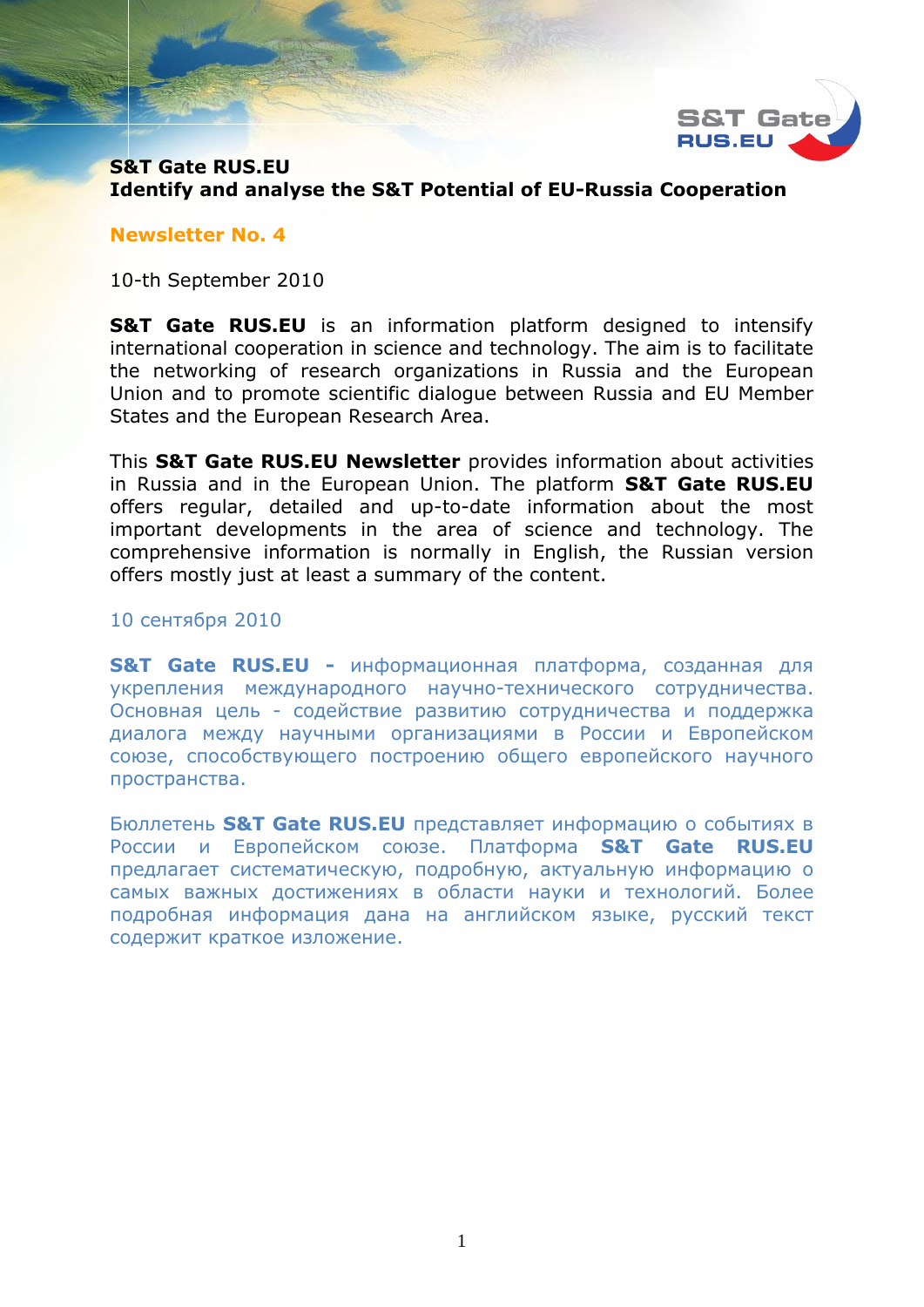# **Table of Contents Содержание**

### **[News](#page-3-0)** [Новости](#page-3-1)

| $\Box$ | International Science and Technology Center agreement withdrawal by  |
|--------|----------------------------------------------------------------------|
|        |                                                                      |
|        |                                                                      |
|        |                                                                      |
| $\Box$ | International Science and Technology Center Responds to Recent       |
|        |                                                                      |
| Ω.     | Реакция Международного научно-технического центра на новости в СМИ   |
|        | относительно прекращения действия соглашения по его учреждению со    |
|        |                                                                      |
| $\Box$ | RUSNANO reveals the technology roadmap "The use of                   |
|        | nanotechnologies in the manufacturing of Light-emitting diodes" 6    |
|        | П РОСНАНО опубликовала технологическую дорожную карту                |
|        |                                                                      |
|        |                                                                      |
|        | Events                                                               |
|        | Мероприятия                                                          |
| $\Box$ |                                                                      |
| $\Box$ |                                                                      |
| $\Box$ |                                                                      |
| $\Box$ | Российская команда завоевала медали 42 Международной химической      |
|        | <b>ОЛИМПИАДЫ</b>                                                     |
| 0      | RUSNANO will participate in the Shanghai EXPO 2010 exhibition  10    |
| $\Box$ |                                                                      |
| $\Box$ | Europe's most visible forum for ICT research and innovation in       |
|        |                                                                      |
| $\Box$ | В Брюсселе, Бельгия, состоится мероприятие ICT2010 "Цифровые         |
|        |                                                                      |
| $\Box$ | Infoday for "The ocean of tomorrow 2011" call for proposals: Joining |
|        | research forces to meet challenges in ocean management  11           |
| $\Box$ | Информационный день, посвященный конкурсу "The ocean of tomorrow     |
| 2011'' | 12 <sup>°</sup>                                                      |

| □ INCO-Calls 2011 Information Day in Vienna, Austria 12          |  |
|------------------------------------------------------------------|--|
|                                                                  |  |
| П Информационный день по поводу конкурсов INCO-Calls 2011,       |  |
| Австрийское агентство по продвижению научных исследований, Вена, |  |
|                                                                  |  |

## [Calls](#page-12-0)

[Конкурсы](#page-12-1)

 [Call for proposals: EC allocates 5 million Euro to support cooperation](#page-12-2)  [in audiovisual industry with third countries](#page-12-2) ............................................................ 13

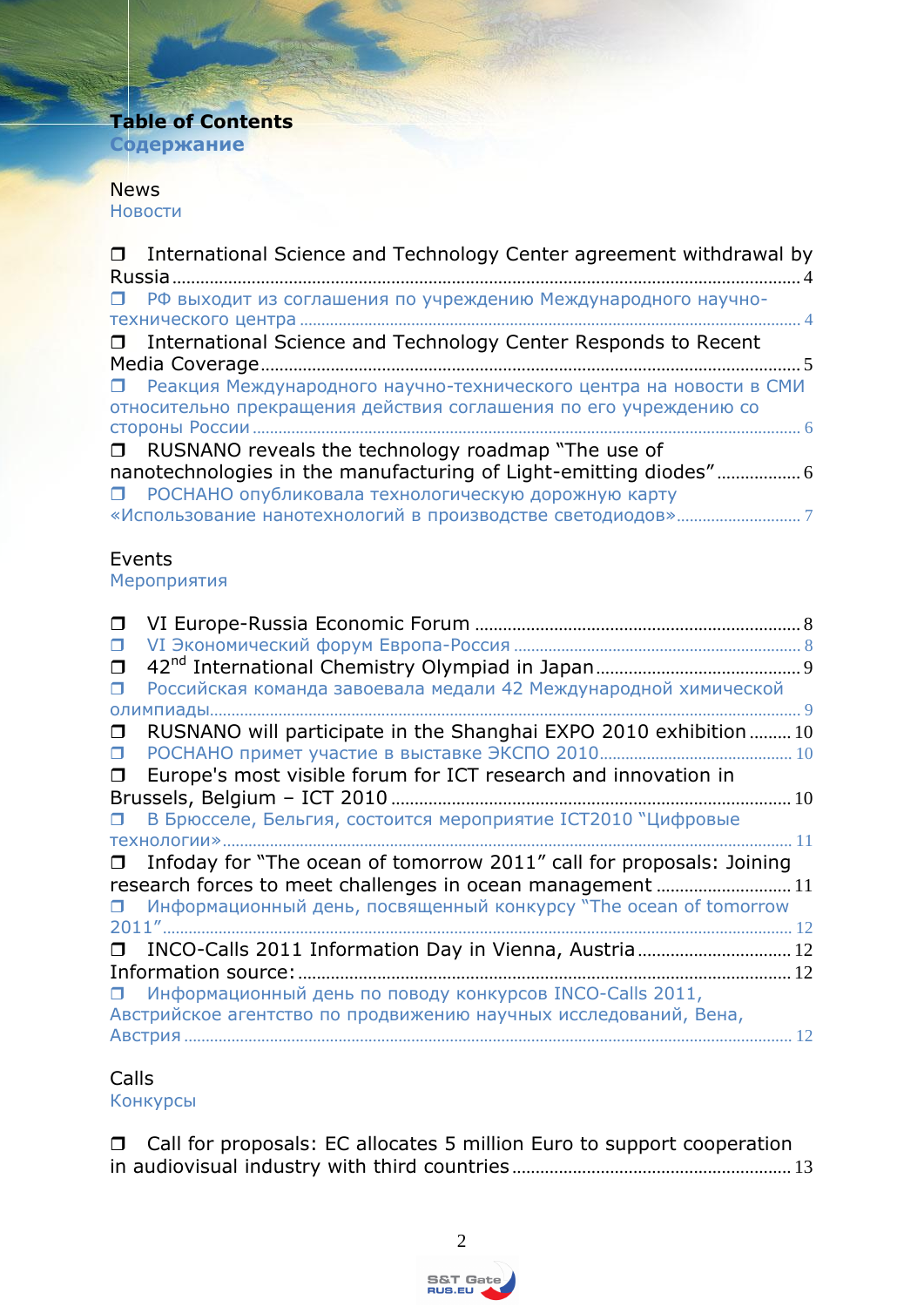| <b>В Велия в Геропейская Комиссия выделяет 5 млн. Евро на</b>                     |
|-----------------------------------------------------------------------------------|
| поддержку сотрудничества в области аудиовизуальной промышленности с               |
|                                                                                   |
| $\Box$ 56 Russian universities will get support for the Development of            |
|                                                                                   |
| 56 вузов стали победителями конкурса на получение госфинансирования<br>п.         |
|                                                                                   |
| $\Box$ First results of the call for enterprises for receiving state subsidies on |
| creation of science intensive production held by the Russian Ministry of          |
|                                                                                   |
| П Определены первые победители открытого конкурса на получение                    |
| госфинансирования для создания наукоемкого производства 16                        |
| RUSNANO announced the first call on bilateral cooperation in industrial           |
|                                                                                   |
| РОСНАНО объявляет первый конкурс совместных проектов с Израилем. 17<br>п.         |

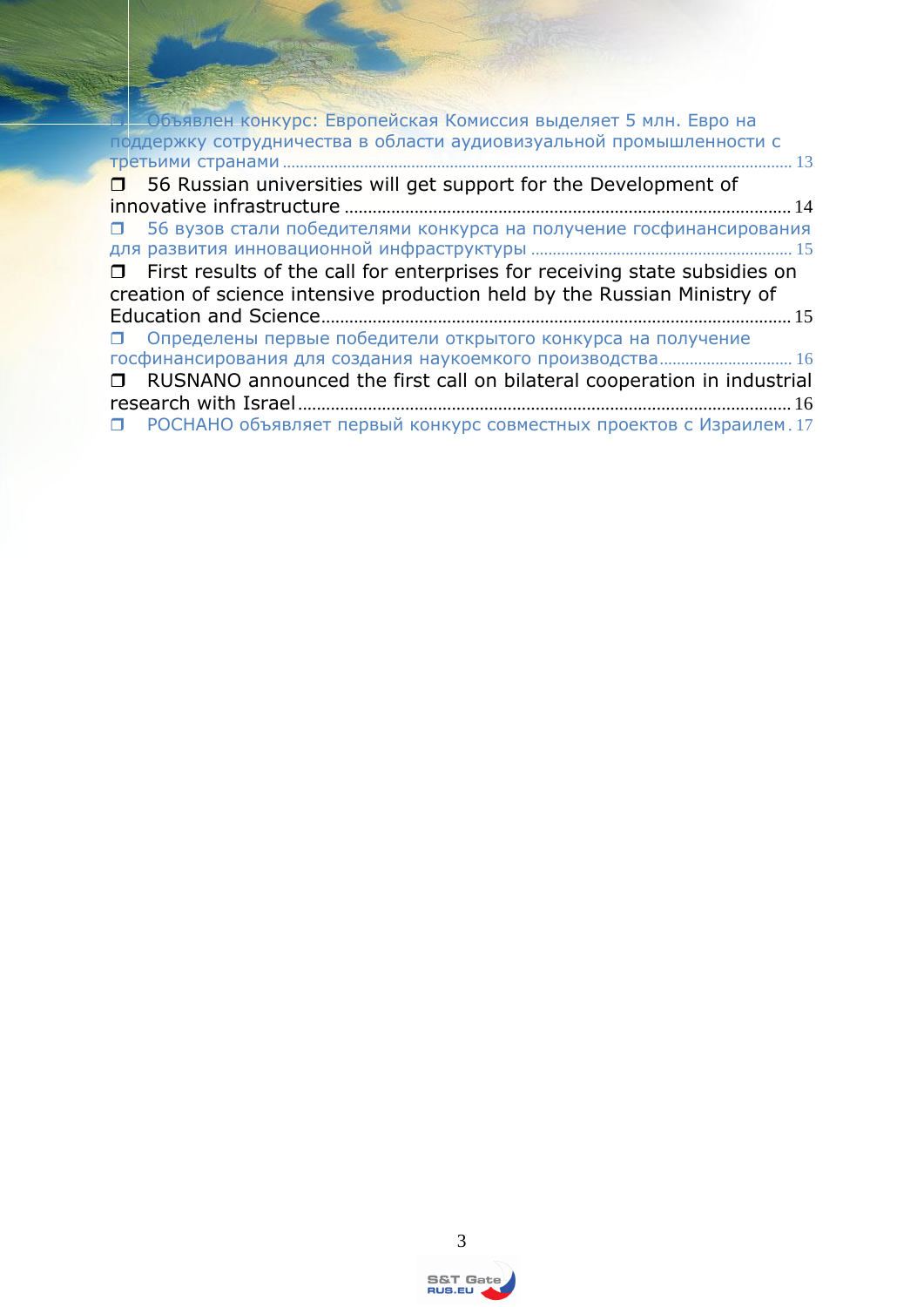<span id="page-3-0"></span>**News**

<span id="page-3-1"></span>**Новости**

## <span id="page-3-2"></span> **International Science and Technology Center agreement withdrawal by Russia**

18.08.2010

President Dmitry Medvedev issued the order to terminate the ISTC agreement on August 11.

Russia will withdraw from the International Science and Technology Center (ISTC) agreement, according to a Russian presidential order.

The ISTC is an intergovernmental organization promoting business ties between scientists and researchers from Russia, Georgia, and other CIS countries, on the one hand, their colleagues in Canada, the EU, Japan, South Korea, Norway and the United States, on the other.

"ISTC facilitates international science projects and assists the global scientific and business community to source and engage with Russian and CIS institutes that develop or possess an excellence of scientific knowhow," the ISTC says on its website.

Russia signed the ISTC agreement in 1992.

President Dmitry Medvedev issued the order to terminate the ISTC agreement on August 11. The agreement will become null and void for Russia six months after all the remaining members have been informed of the decision.

No reason has been given for the decision.

Information source: <http://en.rian.ru/russia/20100816/160220303.html>

## <span id="page-3-3"></span> **РФ выходит из соглашения по учреждению Международного научно-технического центра**

18.08.2010

Россия выходит из соглашения по учреждению Международного научнотехнического центра (МНТЦ), распоряжение об этом подписал президент РФ Дмитрий Медведев 11 августа 2010 года.

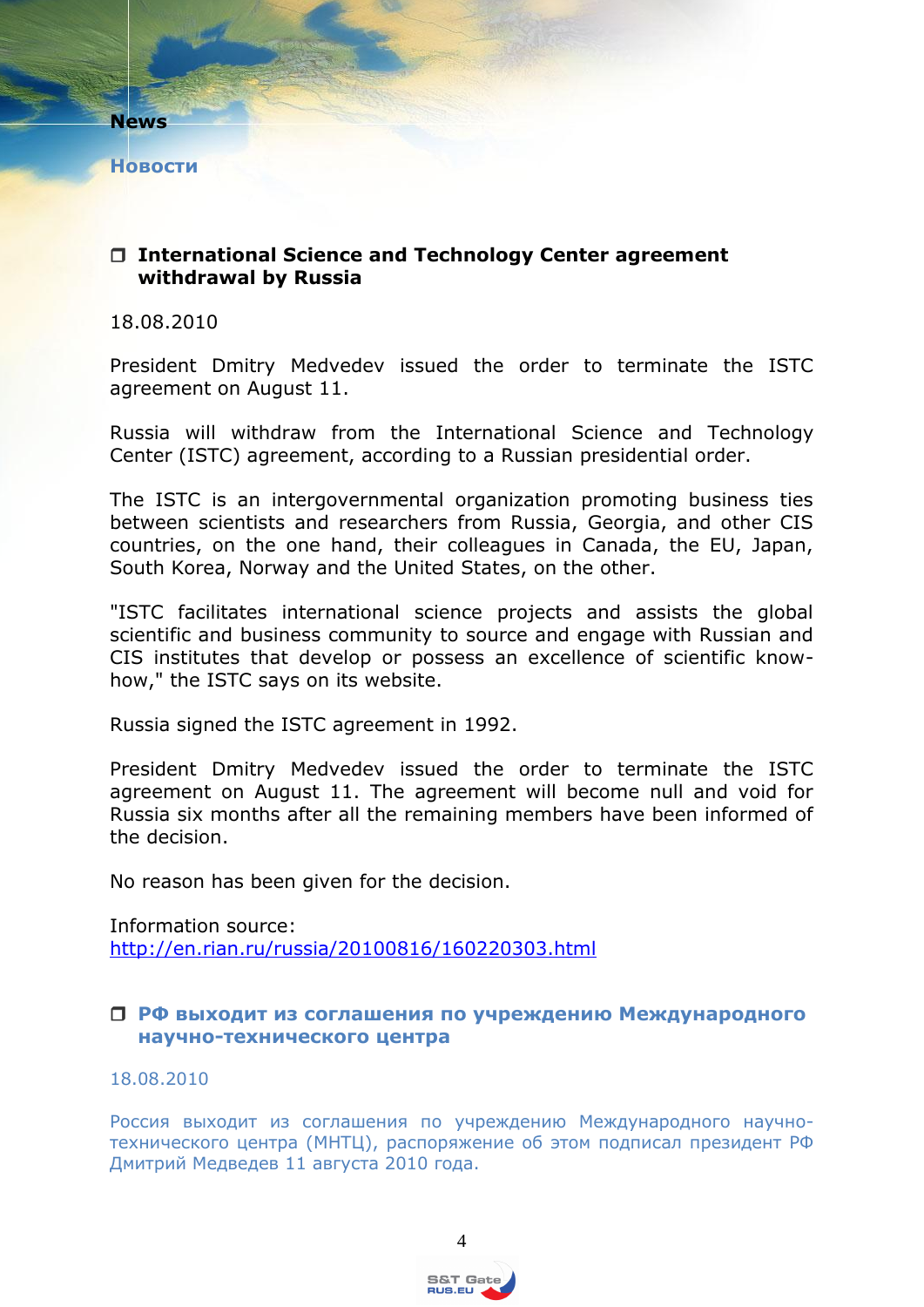глашение по МНТЦ было подписано еще в 1992 году. Согласно информации на сайте МНТЦ, центр является межправительственной организацией, налаживающей деловые связи между учеными из России, Грузии и других стран СНГ с их коллегами из исследовательских организаций в Канаде, ЕС, Японии, Республики Корея, Норвегии и США.

Россия также выходит из протокола о временном применении соглашения по созданию МНТЦ от 27 декабря 1993 года.

Госкорпорации "Росатом" поручено "провести работу, связанную с выходом из соглашения и протокола по МНТЦ". МИД РФ должен уведомить по дипломатическим каналам каждую "из сторон соглашения и протокола".

Источник информации: <http://rian.ru/science/20100816/265716886.html>

## <span id="page-4-0"></span> **International Science and Technology Center Responds to Recent Media Coverage**

18.08.2010

ISTC's Secretariat in Moscow has received questions from scientists and other interested persons about its future. Questions followed recent press reports in the Russian media on the publication of a decree signed by the President of the Russian Federation concerning the withdrawal of Russia from the organisation.

The understanding is that the decree entered into force today - on 18 August 2010 and the Center was assessing the situation before this day. To date 17.08.2010, ISTC did not receive any formal notification of the decision by the Russian President.

Work on ongoing projects is continuing and will continue according to the legal obligations of ISTC towards its partners and the research institutes in Russia. Equally, all planned workshops, seminars and other events will go ahead. The same approach applies to work in the other CIS countries and Georgia including project preparation. Preparations have started to prepare a new organisation based on multilateral scientific cooperation.

On 11 August, an interim report on this matter was officially transmitted by the ISTC Governing Board to the ISTC Parties for comment.

Information source: [http://www.istc.ru/istc/istc.nsf/va\\_WebPages/ISTC\\_respondsEng](http://www.istc.ru/istc/istc.nsf/va_WebPages/ISTC_respondsEng)



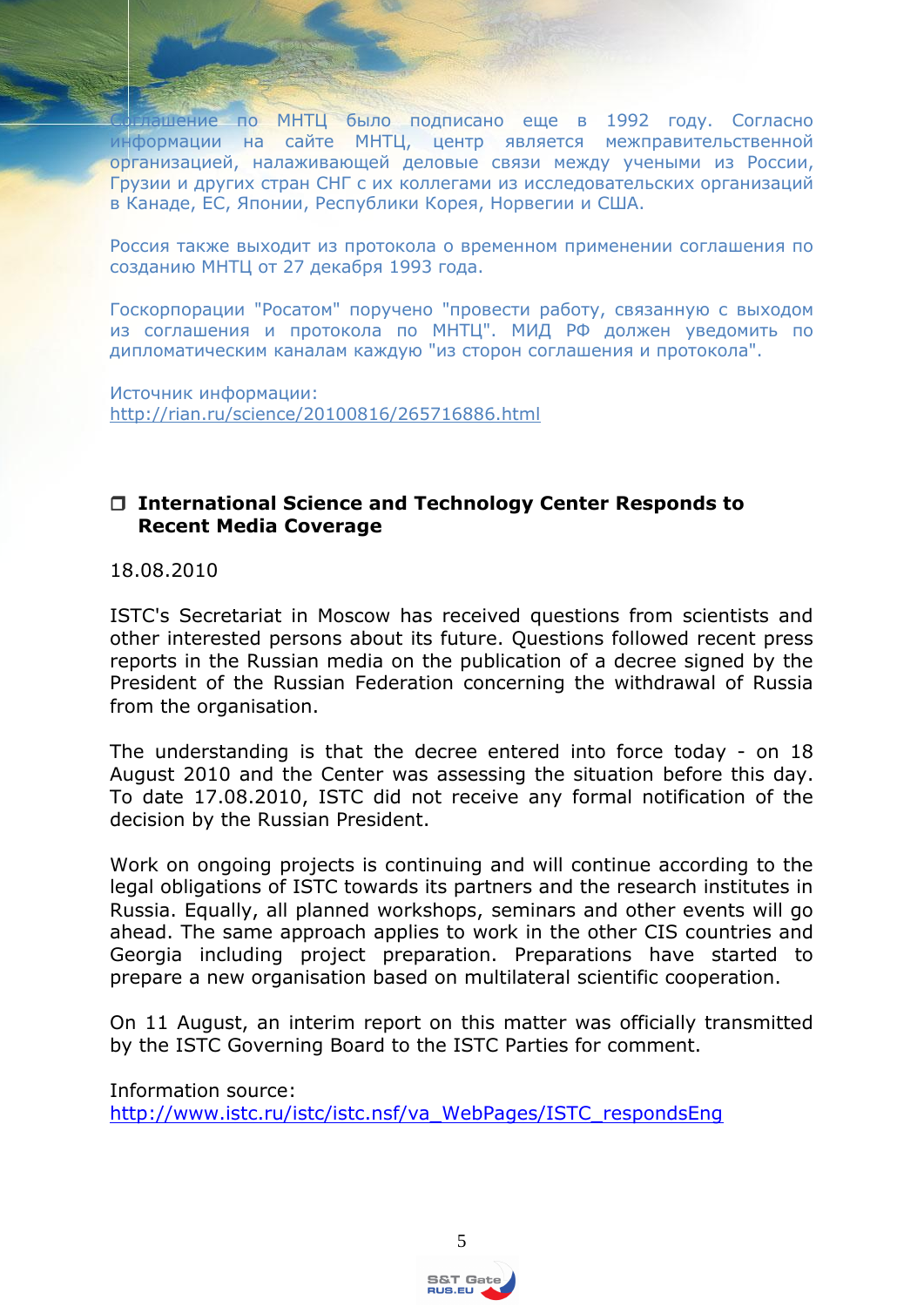<span id="page-5-0"></span> **Реакция Международного научно-технического центра на новости в СМИ относительно прекращения действия соглашения по его учреждению со стороны России**

#### 18.08.2010

В Секретариат МНТЦ поступают запросы от ученых и других заинтересованных лиц относительно дальнейшей деятельности Центра. Запросы стали появляться после сообщений в прессе об опубликовании распоряжения, подписанного Президентом Российской Федерации, о выходе России из состава организации.

Данное распоряжение вступило в силу 18 августа 2010 г.

Семинары, конференции и прочие мероприятия будут проводиться согласно планам. Работы в рамках текущих проектов продолжаются и должны продолжаться в соответствии с правовыми обязательствами МНТЦ по отношению к своим партнерам и научно-исследовательским организациям России.

На момент публикации новости МНТЦ не получил официального уведомления о решении Президента РФ. Между тем начались подготовительные работы по созданию новой организации многостороннего научного сотрудничества. В этой связи на прошлой неделе Советом управляющих МНТЦ был официально передан Сторонам для комментариев Предварительный отчет рабочей группы представителей Сторон.

Источник информации: [http://www.istc.ru/istc/istc.nsf/va\\_WebPages/ISTC\\_respondsRus](http://www.istc.ru/istc/istc.nsf/va_WebPages/ISTC_respondsRus)

## <span id="page-5-1"></span> **RUSNANO reveals the technology roadmap "The use of nanotechnologies in the manufacturing of Light-emitting diodes"**

### 4.08.2010

The roadmap "The use of nanotechnologies in the manufacturing of Lightemitting diodes" describes the different types of light-emitting devices and compares their possible market future with trends observed currently in the light-emitting diodes (LED) segment.

It also shows the most promising directions for further development of LED technology and points out the required support measures which include the development of necessary infrastructure and R&D.

The roadmap was built by the expert group defining the lucrative markets for LEDs and LED-based devices and drawing the possible ways of entering them, thus creating the chain "markets"-"technologies"- "research".

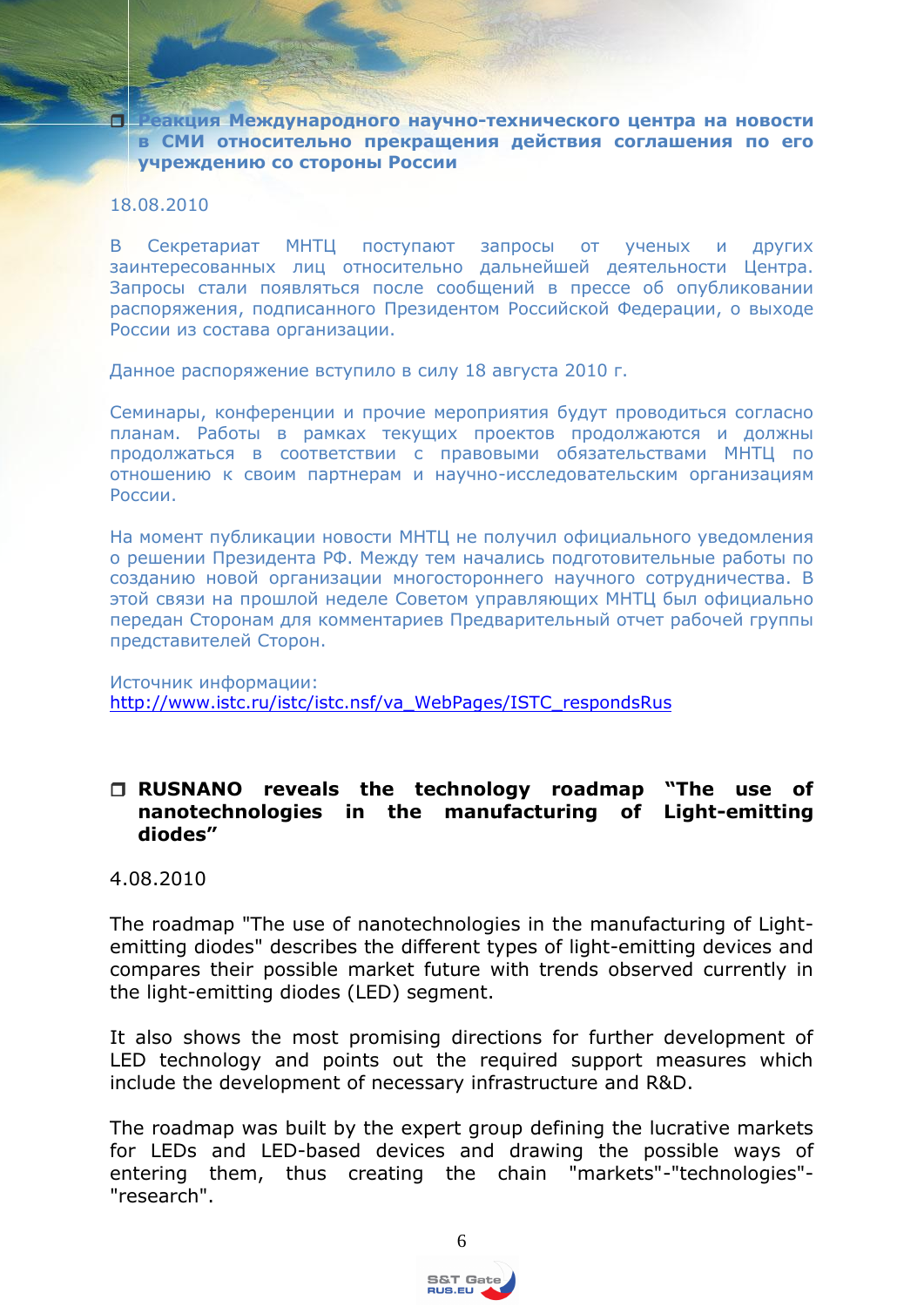The published document summarizes the results of analytic work done by a large group of Russian and foreign experts. It was initiated in 2008 by RUSNANO and Institute for Statistical Studies and Economics of Knowledge of the State University-Higher School of Economics (ISSEK HSE). The roadmap technique was developed by RUSNANO and ISSEK HSE on the base of known methods from UNIDO (United Nations Industrial Development Organization), Cambridge University and other sources.

The LED roadmap creation involved 113 specialists including 9 non-Russian experts. RUSNANO is currently developing similar technological roadmaps for carbon fibers, oil refining catalyzers, nuclear energy complex, rocket and space industry, aviation, medicine, drinking water purification, energy-saving and machining tools.

#### Information source:

<http://www.nanowerk.com/news/newsid=17501.php>

### <span id="page-6-0"></span> **РОСНАНО опубликовала технологическую дорожную карту «Использование нанотехнологий в производстве светодиодов»**

#### 04.08.2010

Дорожная карта «Использование нанотехнологий в производстве светодиодов» содержит описание различных типов светоизлучающих устройств и сравнение их рыночных перспектив с наблюдаемыми сегодня тенденциями развития светодиодной отрасли; указывает перспективные направления развития производства светодиодов и необходимые меры поддержки, в числе которых создание и развитие необходимой инфраструктуры, исследования и разработки.

В основе дорожной карты лежит необходимость определения перспективных рынков светодиодных устройств и идентификации возможных путей выхода на них в виде цепочки «рынки»-«технологии»-«исследования».

Опубликованный материал обобщает итоги аналитической работы большого коллектива российских и зарубежных экспертов, начатой в 2008 по инициативе Российской корпорации нанотехнологий совместно с Институтом статистических исследований и экономики знаний Государственного университета - Высшая школа экономики (ИСИЭЗ ГУ-ВШЭ).

Источник информации: [http://www.nanometer.ru/2010/08/04/oled\\_216302.html](http://www.nanometer.ru/2010/08/04/oled_216302.html)

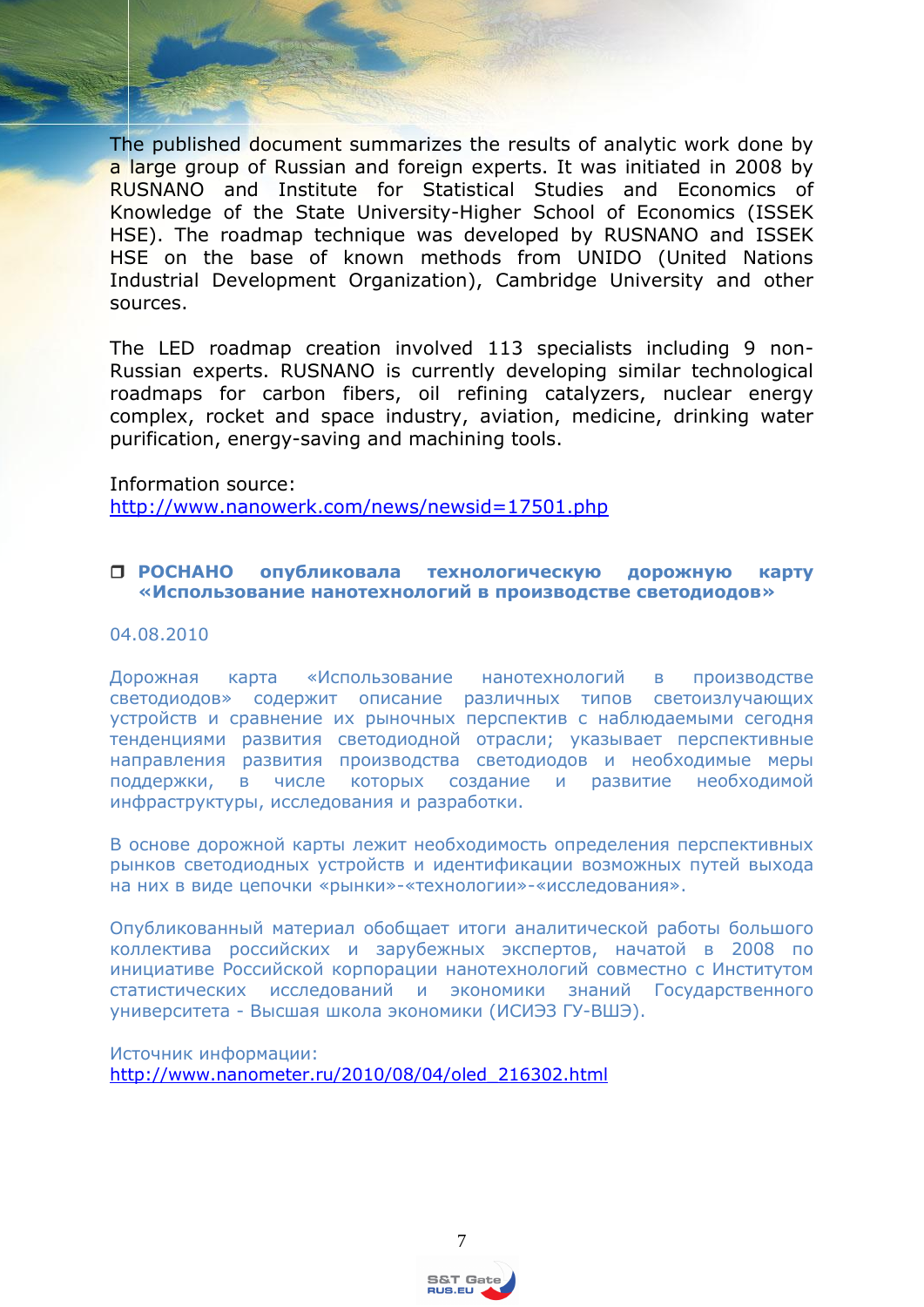<span id="page-7-1"></span><span id="page-7-0"></span>**Events Мероприятия**

# <span id="page-7-2"></span>**VI Europe-Russia Economic Forum**

## 11.10.2010

The VI Europe-Russia Forum will be a discussion platform intended to deepen economic cooperation and provide practical recommendations for policymakers, scholars and entrepreneurs. It will therefore focus on economic issues such as innovation, investments, cooperation in the field of high technologies.

The Forum will be held for the first in Russia, in Tyumen, West-Siberian city. Abounding in natural resources, the Tyumen region is one of the major West-Siberian industrial basins including mining, oil and gas processing, electricity, machinery and timber industries.

In the vibrant and constantly changing global economic situation, the European Union and Russia play a particularly important role. They are vastly complementary due to economic interdependence, but there are, nevertheless, some significant differences. Economies from the Atlantic to the Pacific, although subject to different shocks, should search for common strategies to overcome the financial crisis and advance economic development. The organizers of the VI Europe-Russia Forum will do their best to ensure efficient networking opportunities which might result in signing co-operation agreements.

Information source:

<http://www.forum-ekonomiczne.pl/985,6th+Europe-Russia+Forum>

### <span id="page-7-3"></span>**VI Экономический форум Европа-Россия**

#### 11.10.2010

VI Экономический форум Европа - Россия - это площадка для дискуссии на тему углубления экономического сотрудничества и выработки практических рекомендаций для политиков, ученых и предпринимателей. Организаторы предполагают, что предметом особого интереса со стороны участников будут вопросы внедрения инноваций, развития инвестиций и сотрудничества в сфере высоких технологий как основных инструментов развития.

Местом проведения Экономического форума Европа - Россия будет г. Тюмень, Россия.

Источник информации: <http://www.forum-ekonomiczne.pl/985,6th+Europe-Russia+Forum>

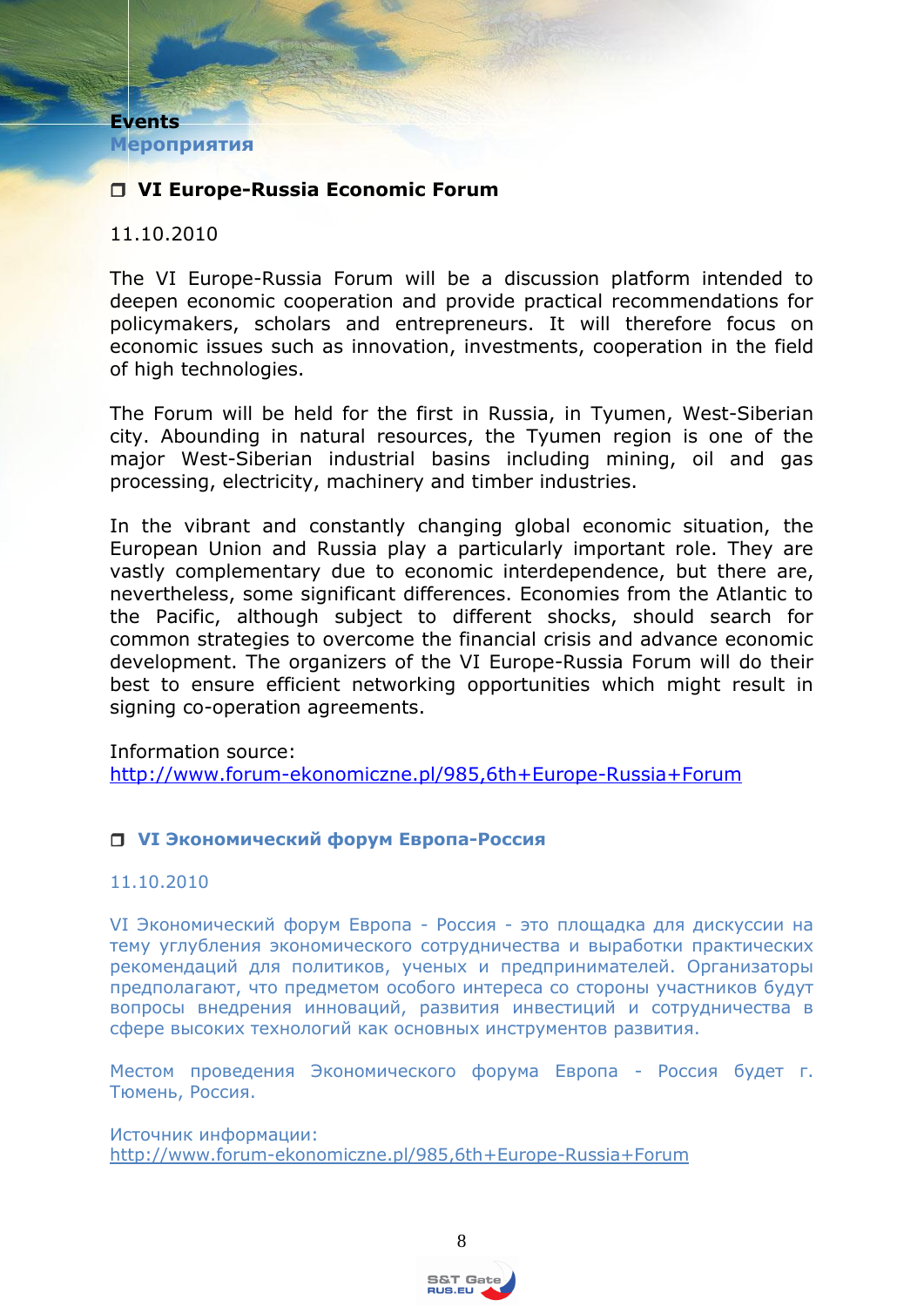<span id="page-8-0"></span>**42nd International Chemistry Olympiad in Japan**

## 30.07.2010

The International Chemistry Olympiad (IChO) is an annual competition for the world's most talented chemistry students at the secondary school level. Nations around the world send a team of four students, who are tested on their chemistry knowledge and skills in a five-hour laboratory practical and five-hour written theoretical examination.

IChO began in 1968 with participants from Czechoslovakia, Poland, and Hungary. Other Eastern European countries joined the program soon after. Western European nations entered in 1974. The United States sent its first team in 1984 and hosted the event in 1992.

Russian participants have won a golden medal, two silver medals and a bronze medal. All the winners now have a permission for starting higher professional education in the institution according to the area of knowledge presented without entering tests.

Information source:

[http://portal.acs.org/portal/acs/corg/content?\\_nfpb=true&\\_pageLabel=PP](http://portal.acs.org/portal/acs/corg/content?_nfpb=true&_pageLabel=PP_SUPERARTICLE&node_id=1006&use_sec=false&sec_url_var=region1&__uuid=9cc1fa8b-dbcb-4c11-a46a-71e578e7221f) SUPERARTICLE&node\_id=1006&use\_sec=false&sec\_url\_var=region1& [uuid=9cc1fa8b-dbcb-4c11-a46a-71e578e7221f](http://portal.acs.org/portal/acs/corg/content?_nfpb=true&_pageLabel=PP_SUPERARTICLE&node_id=1006&use_sec=false&sec_url_var=region1&__uuid=9cc1fa8b-dbcb-4c11-a46a-71e578e7221f)

### <span id="page-8-1"></span> **Российская команда завоевала медали 42 Международной химической олимпиады**

30.07.2010

29 июля 2010 г. в Москву вернулась сборная команда Российской федерации по химии, принявшая участие в 42-й Международной химической олимпиаде школьников, проходившей в Токио (Япония) с 19 по 28 июля 2010 года.

Россию на Олимпиаде представляла команда в составе четырех школьников из Санкт-Петербурга, Алтайского края, Пензенской и Ульяновской областей. Все члены сборной вернулись на Родину с олимпийскими медалями. Ребята завоевали одну золотую, две серебряных и одну бронзовую медали, в очередной раз доказав высокий уровень подготовки, а также продемонстрировав конкурентоспособность российской естественнонаучной школы на международной арене.

Призеры Олимпиады имеют право поступления в учреждения высшего профессионального образования на профильные специальности без вступительных испытаний.

Источник информации: <http://mon.gov.ru/press/reliz/7534/>

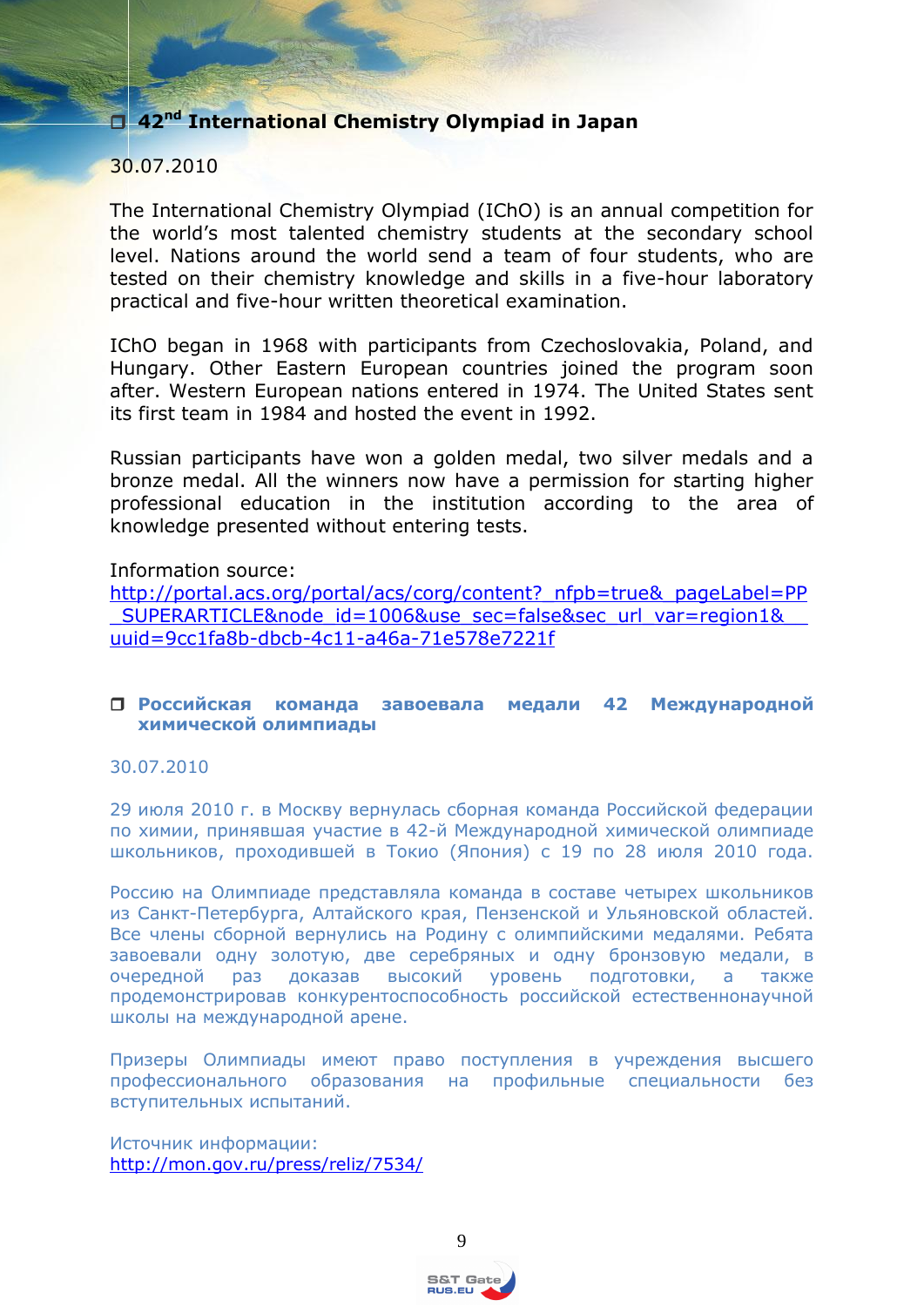<span id="page-9-0"></span>**RUSNANO will participate in the Shanghai EXPO 2010 exhibition**

## 27.08.2010

The Russian Corporation of Nanotechnologies (RUSNANO) will present latest developments of its project companies during the EXPO2010 exhibition in Shanghai, China in September 2010. Presented developments are to demonstrate contribution of RUSNANO into the creation of "smart urban environment" of Russian cities according to the theme of the exhibition – "Improved city, improved life".

The exhibition demonstrates main milestones of nanotechnological development in the world from antique times till modern life, role of modern nanotechnologies in increasing level of life, development of nanotechnologies in Russia

Information source: [http://www.nanometer.ru/2010/08/27/rosnano\\_216899.html](http://www.nanometer.ru/2010/08/27/rosnano_216899.html)

### <span id="page-9-1"></span>**РОСНАНО примет участие в выставке ЭКСПО 2010**

#### 27.08.2010

Государственная корпорация «Российская корпорация нанотехнологий» (РОСНАНО) представит новейшие разработки своих проектных компаний, демонстрирующие вклад российской государственной корпорации в создание «умной городской среды» российских городов в соответствие с темой ЭКСПО 2010 — «Лучше город, лучше жизнь».

Тема экспозиции РОСНАНО — «Нанотехнологии улучшают качество жизни. Nano for life». Экспозиция демонстрирует основные вехи развития нанотехнологий в мире от древнего времени до современности, роль современных нанотехнологий в повышении качества жизни, развитие нанотехнологий в России, роль РОСНАНО в становлении отечественной наноиндустрии.

Источник информации: [http://www.nanometer.ru/2010/08/27/rosnano\\_216899.html](http://www.nanometer.ru/2010/08/27/rosnano_216899.html)

## <span id="page-9-2"></span> **Europe's most visible forum for ICT research and innovation in Brussels, Belgium – ICT 2010**

### 3.09.2010

This biennual event has become a unique gathering point for researchers, business people, investors, and high level policy makers in the field of digital innovation.

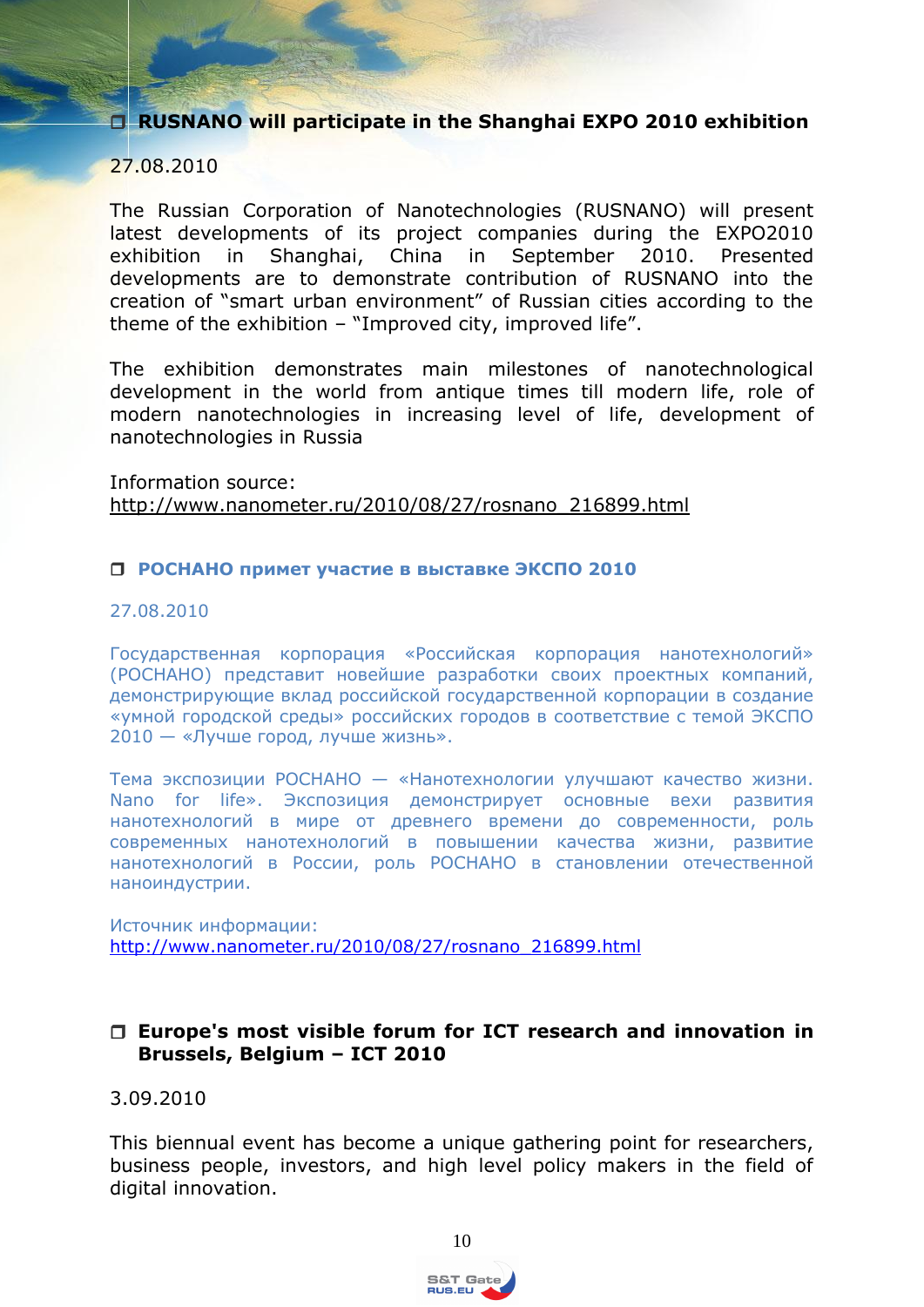ICT 2010 will focus on policy priorities such as Europe's Digital Agenda and the 2011-2012 financial programme (€2.8 billion) of the European Union for funding research and innovation in ICT. Join us at ICT 2010 to discover latest research trends in information and communication technologies, meet potential research and business partners, and visit our 10.000 m² exhibition of Europe's latest cutting edge ICT research.

#### Information source:

[http://ec.europa.eu/information\\_society/events/ict/2010/index\\_en.htm](http://ec.europa.eu/information_society/events/ict/2010/index_en.htm)

#### <span id="page-10-0"></span> **В Брюсселе, Бельгия, состоится мероприятие ICT2010 "Цифровые технологии»**

#### 3.09.2010

Данное мероприятие проходит один раз в два года и его можно назвать своеобразным местом встречи ученых, деловых людей (бизнесменов), инвесторов, высокопоставленных лиц, занятых в сфере цифровых технологий, и т.д.

ICT2010 главным образом фокусируется на содержании документа с названием «European's Digital Agenda», представляющем собой план, по которому Евросоюз будет строить «цифровое общество» в течение десяти ближайших лет, а также на финансовой программе на 2011-2012гг. (€2.8 миллиарда), задача которой состоит в регламентации распределения финансирования исследовательской работы и внедрения технических инноваций в сфере ИКТ.

Источник информации: <http://niios.ru/news/10/08/03/>

### <span id="page-10-1"></span> **Infoday for "The ocean of tomorrow 2011" call for proposals: Joining research forces to meet challenges in ocean management**

9.09.2010

The Info Day presenting the FP7-OCEAN-2011 - the "Ocean of Tomorrow 2011" call for proposals took place on 9th September 2010 in the Conference Centre Albert Borschette in Brussels.

Oceans offer opportunities for sustainable economic development. However, human activities are exerting increasing environmental pressure on the oceans, threatening marine ecosystems and sustainable maritime activities. In particular, the growing demand for maritime transport, offshore energy, tourism, coastal development, resource extraction, fisheries and aquaculture may have a major impact on the marine environment.

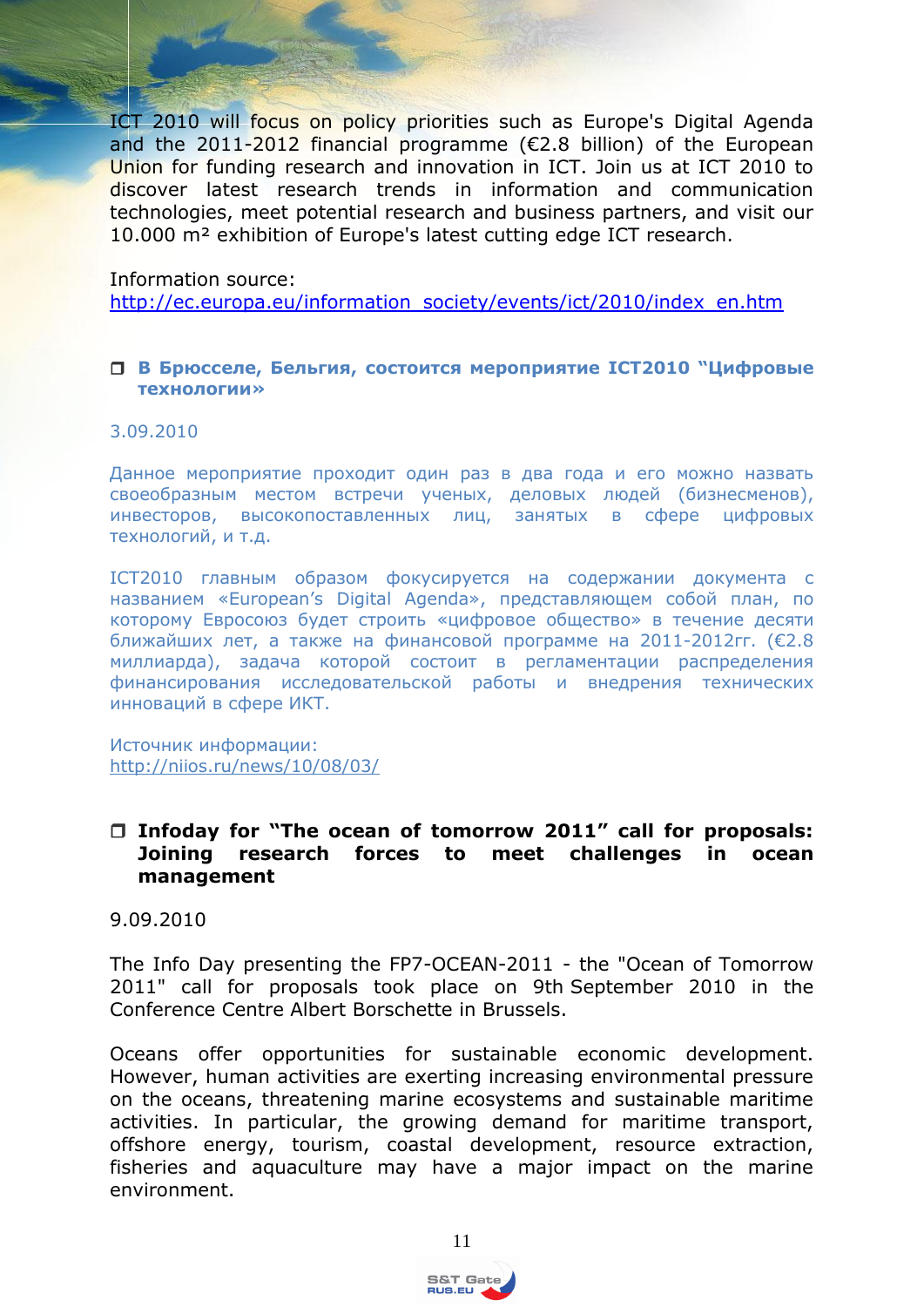Information source: [http://ec.europa.eu/research/agriculture/ocean/ocean2010/index\\_en.html](http://ec.europa.eu/research/agriculture/ocean/ocean2010/index_en.html)

### <span id="page-11-0"></span> **Информационный день, посвященный конкурсу "The ocean of tomorrow 2011"**

### 9.09.2010

9 сентября 2010г. в Брюсселе прошел информационный день, посвященный конкурсу FP7-OCEAN-2011 - the "Ocean of Tomorrow 2011".

Место проведения мероприятия: Conference Centre Albert Borschette (CCAB), rue Froissart 36, Brussels.

Источник информации: [http://ec.europa.eu/research/agriculture/ocean/ocean2010/index\\_en.html](http://ec.europa.eu/research/agriculture/ocean/ocean2010/index_en.html)

## <span id="page-11-1"></span>**INCO-Calls 2011 Information Day in Vienna, Austria**

8.09.2010

On the occasion of the newly announced FP7 INCO Calls (FP7-INCO-2011- 6; FP7-INCO-2011-7; FP7-INCO-2011-8) the Austrian Research Promotion Agency (FFG) is organizing an Information Day on 27<sup>th</sup> September in Vienna to present the calls and to offer networking opportunities. Organizer would like to reach with this event the potential projectproposers as well as interested project partners.

<span id="page-11-2"></span>Information source: <http://rp7.ffg.at/RP7.aspx?target=395524&SetLanguage=2>

#### <span id="page-11-3"></span> **Информационный день по поводу конкурсов INCO-Calls 2011, Австрийское агентство по продвижению научных исследований, Вена, Австрия**

### 8.09.2010

По случаю объявленных конкурсов по программе «Международное сотрудничество» 7 Рамочной программы Евросоюза (FP7-INCO-2011-6; FP7- INCO-2011-7; FP7-INCO-2011-8) Австрийское агентство по продвижению научных исследований организует 27 сентября 2010 г. информационный день для представления конкурсов и возможностей сотрудничества. Данное мероприятие организуется с целью привлечения заявителей и потенциальных партнеров по проектам.

Information source: <http://rp7.ffg.at/RP7.aspx?target=395524&SetLanguage=2>

RUS.EU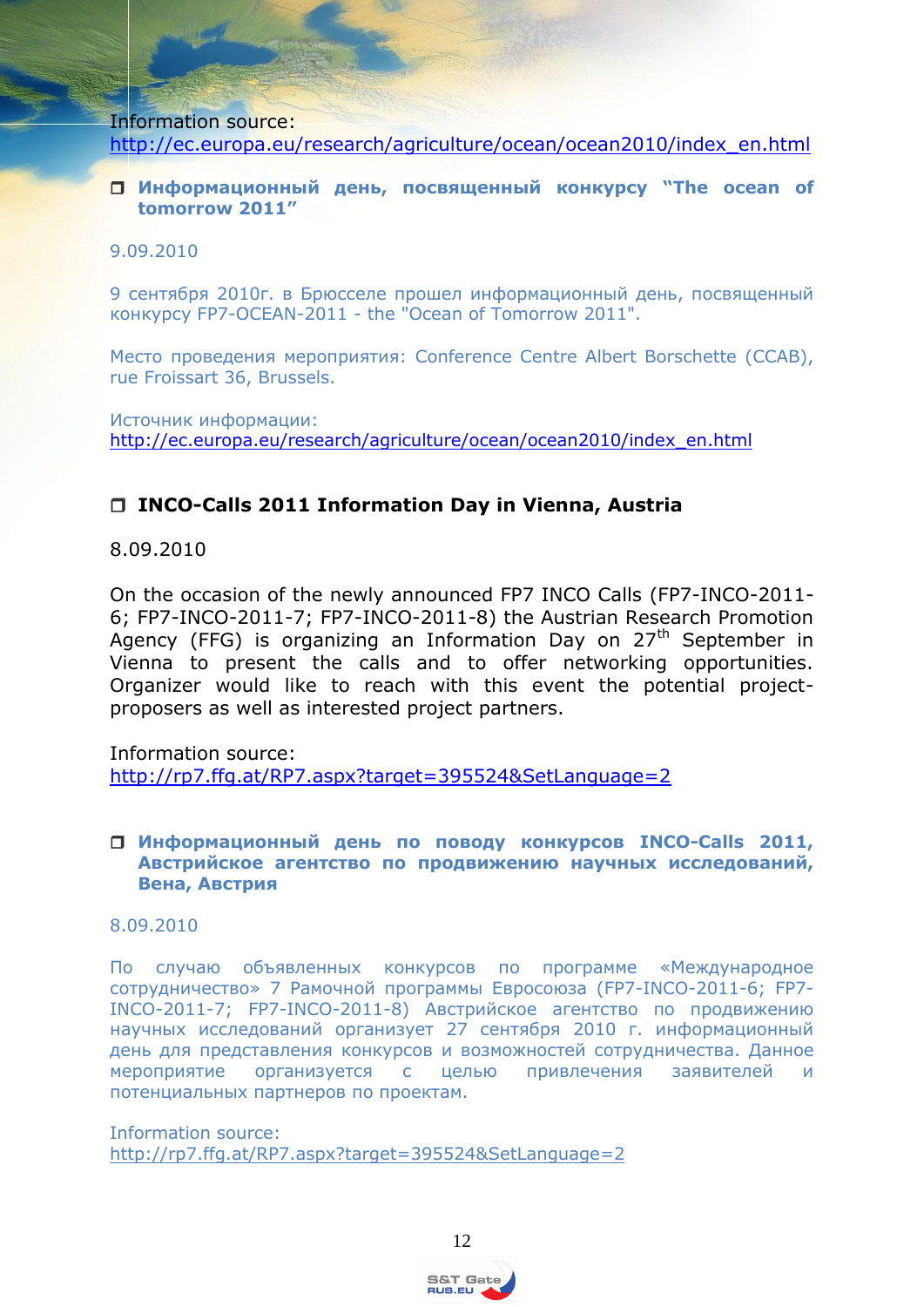<span id="page-12-1"></span><span id="page-12-0"></span>**Calls Конкурсы**

## <span id="page-12-2"></span> **Call for proposals: EC allocates 5 million Euro to support cooperation in audiovisual industry with third countries**

#### 26.08.2010

The EU's Directorate General for Education and Culture has launched a call for proposals under the Media Mundus programme, which allocates  $\epsilon$ 5 million to support cooperation projects between European professionals and professionals from third countries, to the mutual benefit of the European audiovisual sector and that of third countries.

Media Mundus 2011 - 2013 aims to increase the competitiveness of the European audiovisual industry, to enable Europe to play its cultural and political role in the world more effectively and to increase consumer choice and cultural diversity. The first call for MEDIA Mundus focuses on actions taking place between 01.02.2011 and 31.03.2012, in the fields of training, market access, distribution and circulation of audiovisual works.

The amount available under this call for proposals is €4 939 835 and the financial support from the Commission, to be awarded in the form of a grant, cannot exceed 50 %, 60 % or 70 % of the total eligible costs, depending on the nature of the activity. Projects to be funded under MEDIA Mundus must be proposed and implemented jointly by European and third-country professionals in order to qualify for funding under the programme.

Information source: [http://www.enpi-info.eu/main.php?id\\_type=1&id=22356](http://www.enpi-info.eu/main.php?id_type=1&id=22356)

### <span id="page-12-3"></span> **Объявлен конкурс: Европейская Комиссия выделяет 5 млн. Евро на поддержку сотрудничества в области аудиовизуальной промышленности с третьими странами**

#### 26.08.2010

Генеральный директорат по образованию и культуре Европейской Комиссии объявил конкурс по программе "Media Mundus", бюджет которого равен 5 млн. Евро. Конкурс направлен на поддержку сотрудничества европейских профессионалов и профессионалов из третьих стран в рамках проектов в аудиовизуальной сфере.

Источник информации: [http://www.enpi-info.eu/main.php?id\\_type=1&id=22356](http://www.enpi-info.eu/main.php?id_type=1&id=22356)

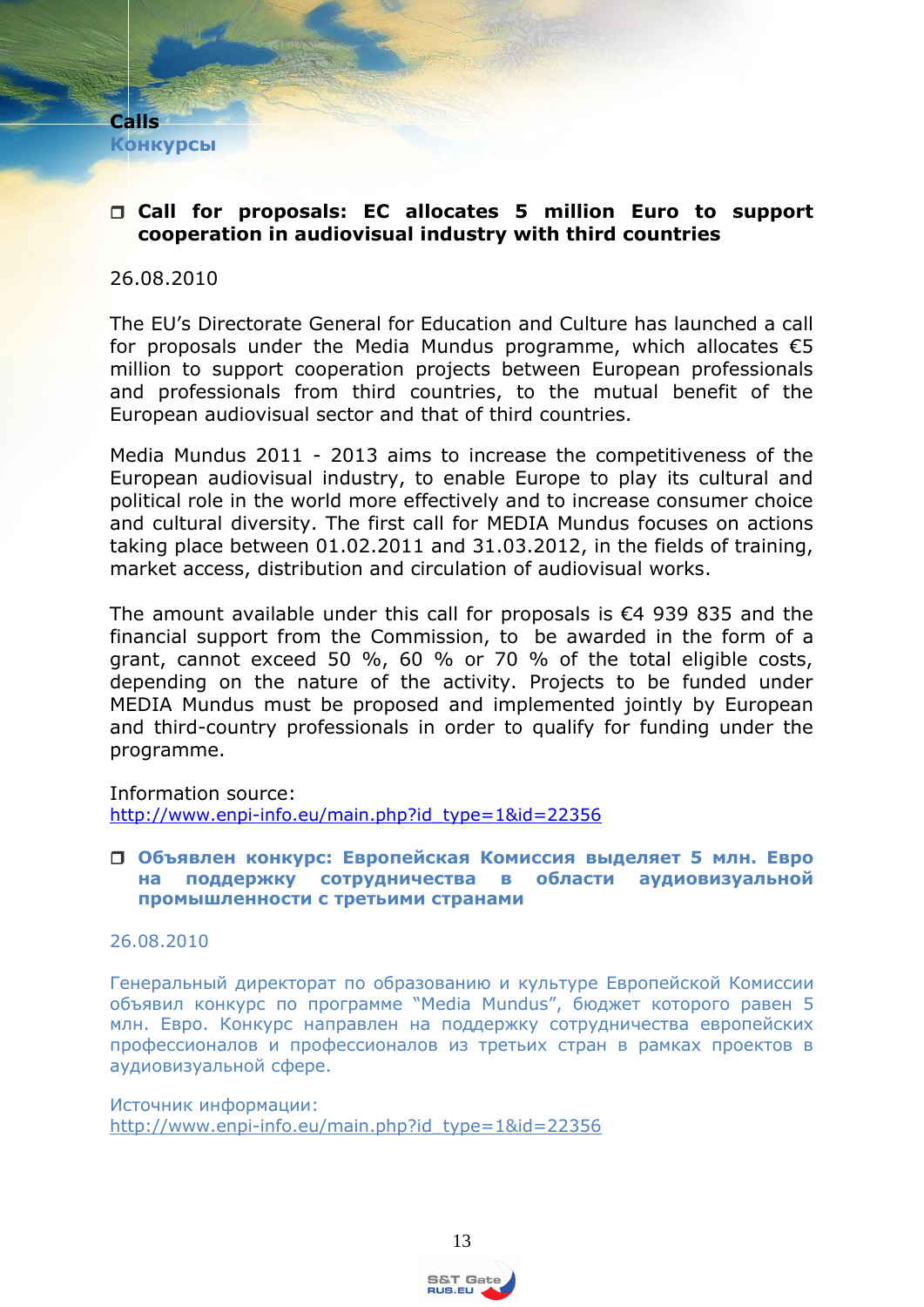<span id="page-13-0"></span> **56 Russian universities will get support for the Development of innovative infrastructure**

24.08.2010

On April, 9, 2010, the Government of the Russian Federation approved the decree N219 "On state support of development of innovative infrastructure in the federal educational institutions of higher professional education". The decree provides budget assignations on state support of development of innovative infrastructure of educational institutions, in 2010 - 3 billion rubles, in 2011 - 2 billion rubles and in 2012 - 3 billion rubles.

For this moment 56 Russian universities have won the call and would get financial support from the Russian Government.

All the winners represent 36 subjects of the Russian Federation from all the 8 federal districts:

| <b>Far Eastern District</b> | 4              |
|-----------------------------|----------------|
| Privolzhsky District        | 7              |
| North-Western District      | 7              |
| North-Caucasian District    | 3              |
| Siberian District           | 8              |
| Ural District               | $\overline{4}$ |
| Central District            | 20             |
| Southern District           | 3              |

Innovative infrastructure of educational institutions development is maintained by the Russian Government on the basis of competitive call for programs of innovative infrastructure development. The call was closed at 25 of June, 2010. Educational institutions, which carry out fundamental and applied research on priority directions development of science and technology in the Russian Federation and which realize efficiently educational programs of higher professional and post-graduate professional education, and complex of measures on development of innovative infrastructure, took part in the call.

Information source: <http://eng.mon.gov.ru/pro/ved/infr>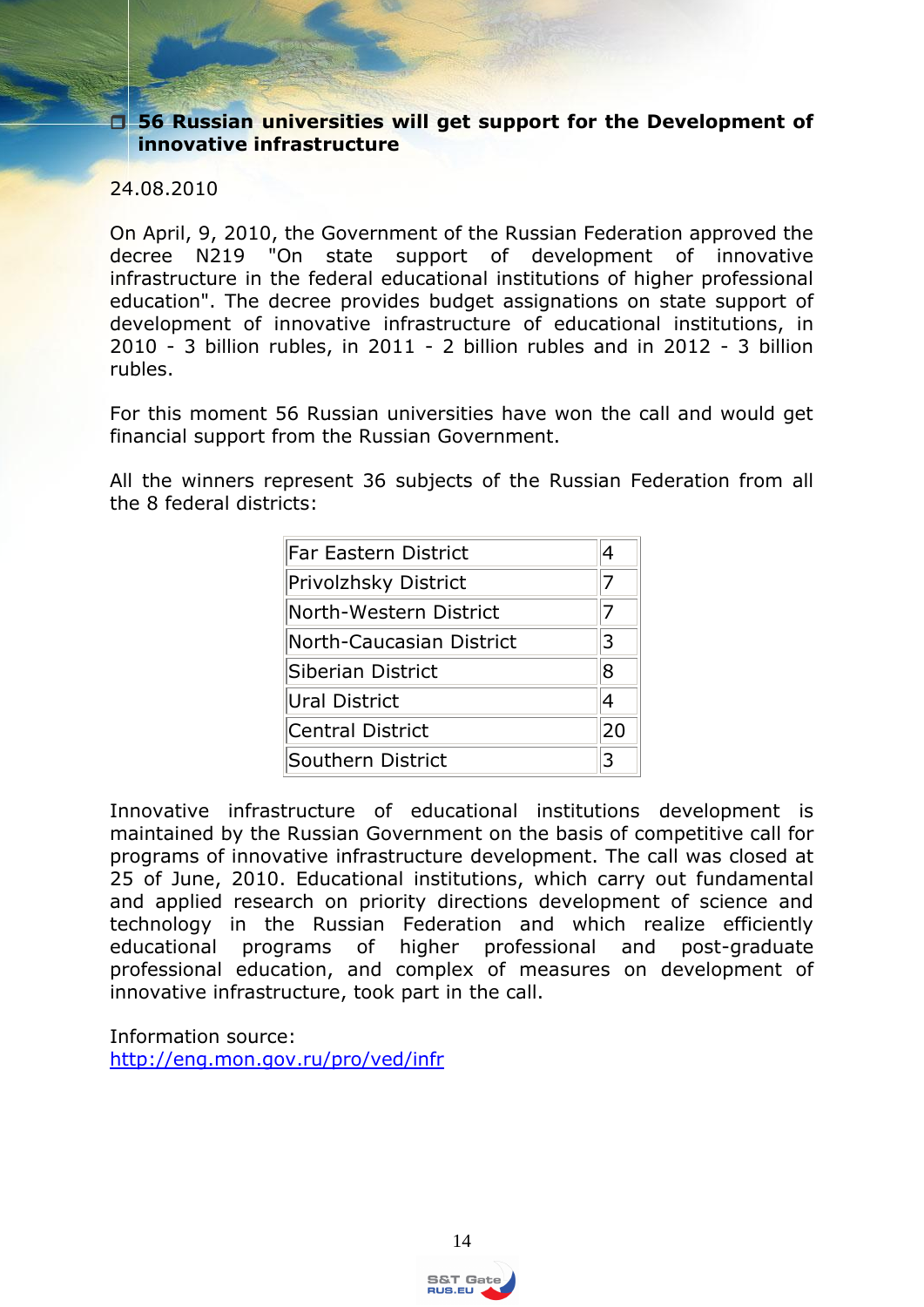<span id="page-14-0"></span> **56 вузов стали победителями конкурса на получение госфинансирования для развития инновационной инфраструктуры**

### 24.08.2010

56 российских вузов стали победителями открытого конкурса по отбору программ развития инновационной инфраструктуры, включая поддержку малого инновационного предпринимательства, федеральных образовательных учреждений высшего профессионального образования. Победители были определены [конкурсной комиссией](http://mon.gov.ru/pro/ved/infr/10.07.02-konk.komiss.pdf) по результатам анализа научного, образовательного и инновационного потенциала образовательных учреждений за последние 3 года и представленных на их основе программ развития.

Вузы-победители представляют 36 субъектов Российской Федерации всех 8 федеральных округов.

| Дальневосточный    |    |
|--------------------|----|
| Приволжский        |    |
| Северо-Западный    |    |
| Северо-Кавказский  | 3  |
| Сибирский          |    |
| Уральский          |    |
| <b>Дентральный</b> | 20 |
| )жный              |    |
|                    |    |

Целью государственной поддержки является повышение качества подготовки специалистов в российских вузах, развитие исследовательской технологической базы вузов, рост их инновационной активности. Общий объѐм средств федерального бюджета по данному направлению в 2010-2012 годах составит 8 млрд. рублей. Каждое образовательное учреждение получит государственную поддержку из федерального бюджета в объѐме до 150 млн. рублей на реализацию своей программы развития инновационной инфраструктуры.

Источник информации: <http://mon.gov.ru/press/news/7612/>

## <span id="page-14-1"></span> **First results of the call for enterprises for receiving state subsidies on creation of science intensive production held by the Russian Ministry of Education and Science**

26.08.2010

The Ministry of Education and Science of the Russian Federation announced recently an open public call for organizations of the real sector of economics for the right to receive subsidies on realization of complex

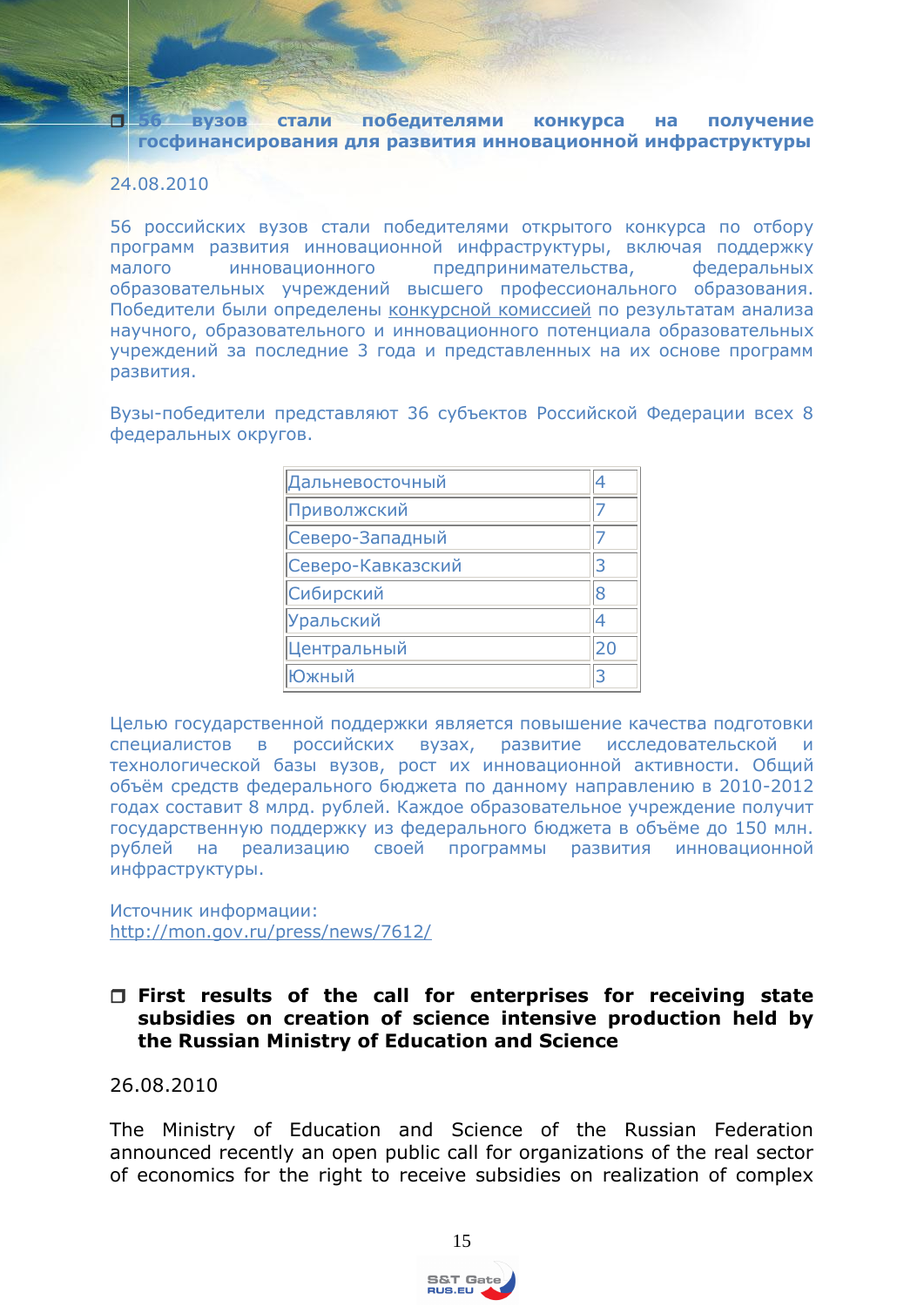projects on creation of high-technological production which is already finished and first results became available.

57 proposals were considered as winners. 55 companies will execute projects in collaboration with 49 Russian universities. 33 of these projects will be executed in Russian regions (except Moscow and Saint-Petersburg).

The aim of the state support is to develop cooperation between universities and industrial enterprises, to enhance scientific and educational potential of Russian universities, to stimulate industrial enterprises for application of scientific achievements thus contributing into enlargement of knowledge-intensive production and encouragement of innovation in Russian economics.

Information source (in Russian): <http://mon.gov.ru/press/reliz/7618/>

#### <span id="page-15-0"></span> **Определены первые победители открытого конкурса на получение госфинансирования для создания наукоемкого производства**

#### 26.08.2010

57 заявок признаны победителями открытого конкурса по отбору организаций на право получения государственных субсидий на реализацию комплексных проектов по созданию высокотехнологичного производства. Проекты будут реализовывать 55 компаний в кооперации с 49 российскими вузами. Из 57 заявок-победителей 33 проекта будут реализовываться в регионах (кроме Москвы и Санкт-Петербурга).

Целью государственной поддержки является развитие кооперации российских высших учебных заведений и производственных предприятий, развитие научной и образовательной деятельности в российских вузах, стимулирование использования производственными предприятиями потенциала российских высших учебных заведений для развития наукоѐмкого производства и стимулирования инновационной деятельности в российской экономике.

Источник информации: <http://mon.gov.ru/press/reliz/7618/>

### <span id="page-15-1"></span> **RUSNANO announced the first call on bilateral cooperation in industrial research with Israel**

18.08.2010

The State Corporation of Nanotechnologies (RUSNANO) announced the beginning of the first competitive call for proposals on joint projects in the sphere of nanotechnologies with Israel.



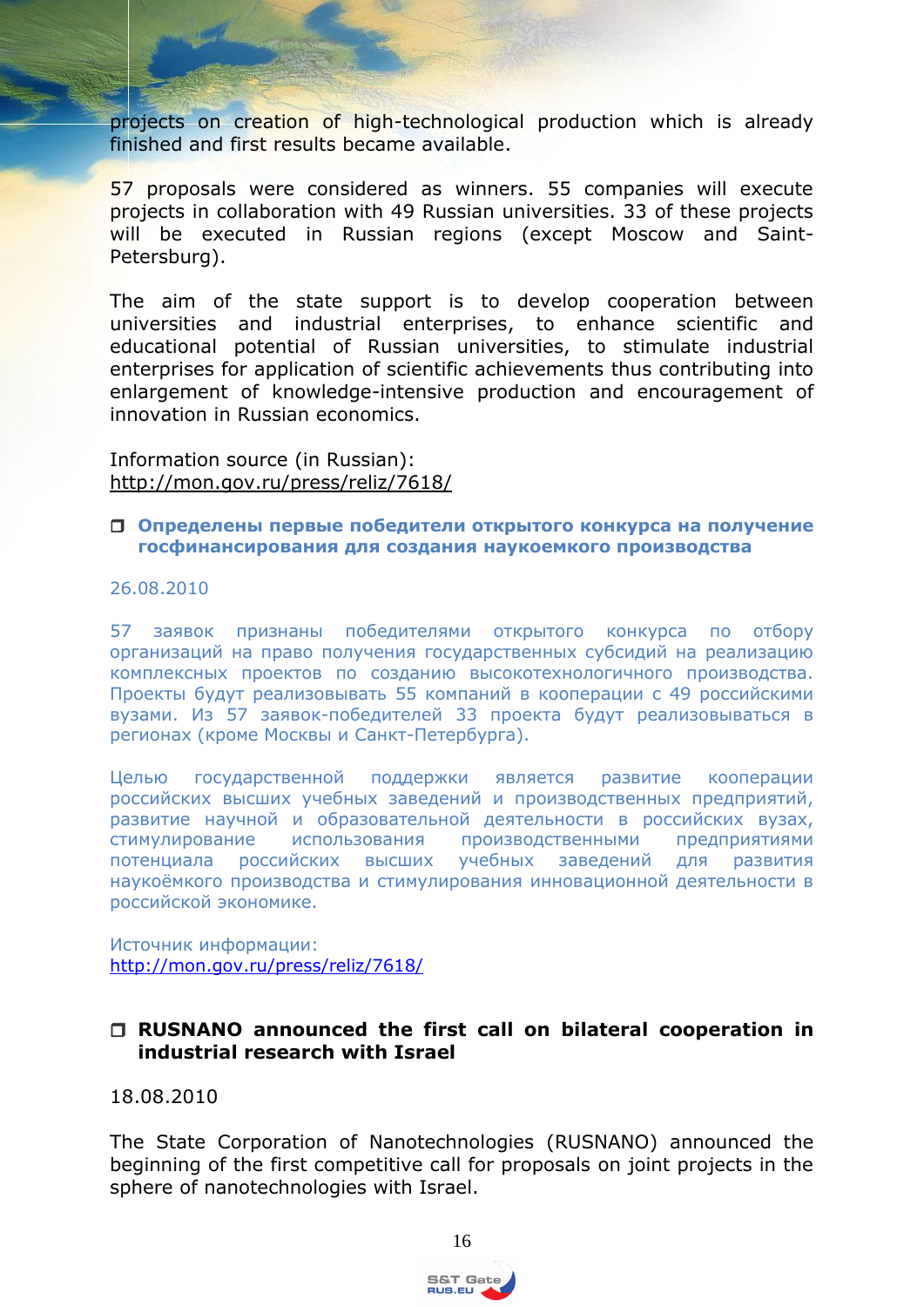The agreement between the Government of the Russian Federation and the State of Israel was signed on 22.03.2010 as a part of the first Russian-Israeli Business Forum. Projects will jointly develop innovative technologies for products or processes that will then be jointly managed, commercialized, and sold in global markets. Minister of Industry and Trade of the Russian Federation Viktor Khristenko signed the Agreement for Bilateral Cooperation in Industrial Scientific-Research and Design-Experimental Work on behalf of the Russian Federation and Minister of Industry, Trade and Labor of the State of Israel Benjamin Ben-Eliezer signed the document on behalf of the State of Israel.

The deadline for the call is 21.10.2010.

Information source (in Russian): [http://www.nanometer.ru/2010/08/18/rosnano\\_216655.html](http://www.nanometer.ru/2010/08/18/rosnano_216655.html)

#### <span id="page-16-0"></span> **РОСНАНО объявляет первый конкурс совместных проектов с Израилем**

### 18.08.2010

Государственная корпорация «Российская корпорация нанотехнологий» (РОСНАНО) объявляет первый конкурс совместных проектов с Израилем в области нанотехнологий.

На конкурс могут быть представлены совместные российско-израильские научно-исследовательские проекты в области нанотехнологий. В качестве основных сфер применения результатов предлагаемых к финансированию исследований рассматриваются медицина и здравоохранение, биотехнологии, сельское хозяйство и наука о питании, создание новых источников энергии и эффективное использование природных ресурсов, охрана окружающей среды, связь, космические исследования, информационные технологии и сети передачи данных. Победившие в конкурсе проекты будут финансироваться совместно российской и израильской сторонами.

От имени Российской Федерации Соглашение о двустороннем сотрудничестве в области промышленных НИР и ОКР подписал Министр промышленности и торговли Российской Федерации Виктор Христенко, от имени Государства Израиль – Министр промышленности, торговли и труда Биньямин Бен-Элиэзер. Отбор проектов будет осуществляться экспертами РОСНАНО, MATIMOP и Офиса Главного ученого Министерства промышленности, торговли, труда государства Израиль.

Заявки принимаются до 21 октября 2010 г.

Источник информации: [http://www.nanometer.ru/2010/08/18/rosnano\\_216655.html](http://www.nanometer.ru/2010/08/18/rosnano_216655.html)

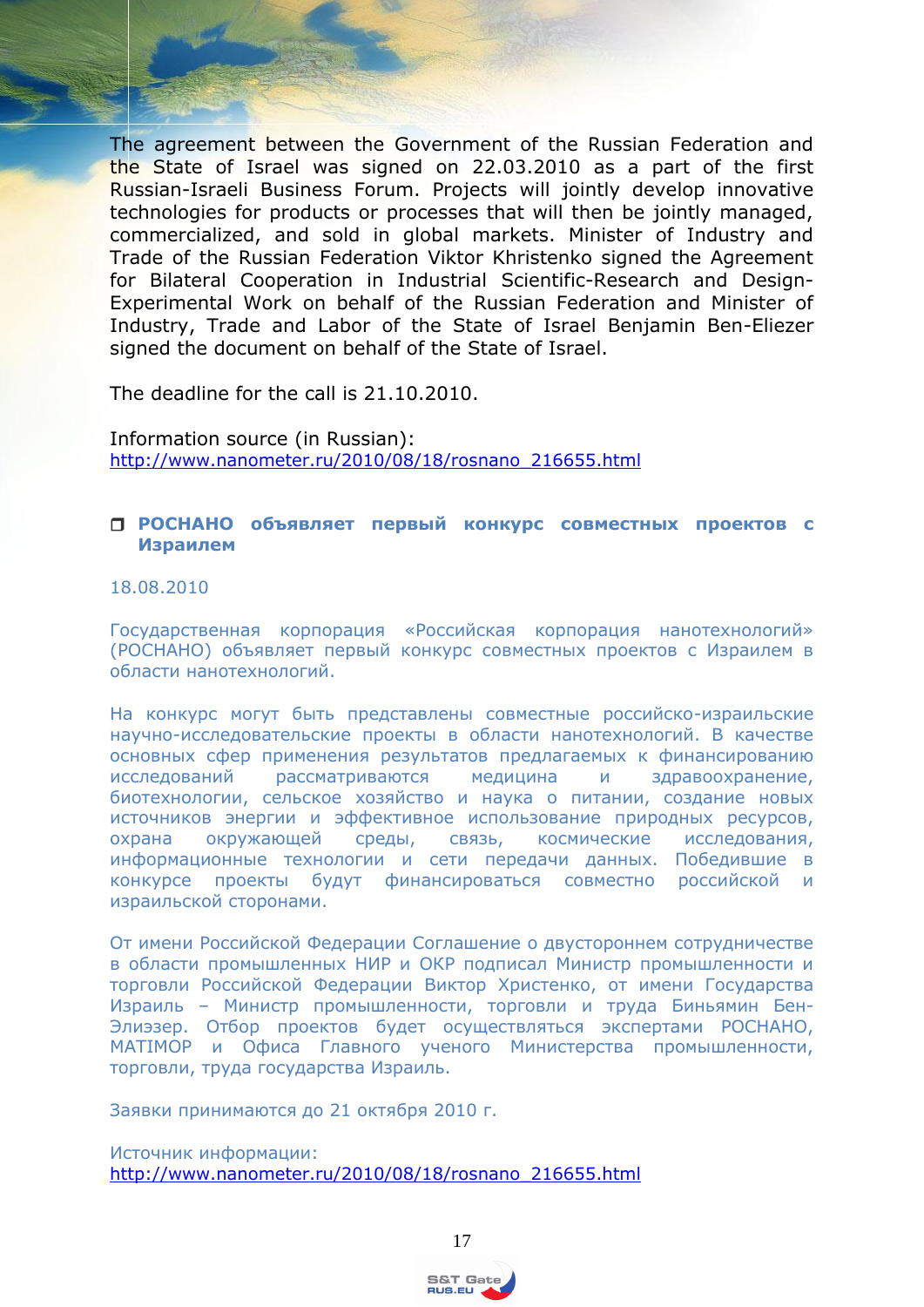#### **Imprint**

International Bureau of the Federal Ministry of Education and Research (BMBF)

Address: Heinrich-Konen-Str. 1, 53227, Bonn Phone: +49 228 / 3821-503 Fax: +49 228 / 3821-444 E-Mail: [increast@dlr.de](mailto:increast@dlr.de) WWW: [www.internationales-buero.de/](http://www.internationales-buero.de/)

Editing by: International Bureau of the BMBF In Cooperation with: IncoNet EECA

The Newsletter is prepared by the Institute for Statistical Studies and Economics of Knowledge of the State University – Higher School of Economics, Moscow, Russia, Alexander Grigoriev Phone: +7 495 628-3106 E-mail: [agrigoriev@hse.ru](mailto:agrigoriev@hse.ru)

Anna Pikalova Phone: +7 495 628-3254 E-mail: [apikalova@hse.ru](mailto:apikalova@hse.ru) http://www.hse.ru

#### **Выходные данные**

Международное бюро Федерального министерства образования и научных исследований (BMBF)

Адрес: Heinrich-Konen-Str., 1, 53227, Bonn Телефон: +49 228 / 3821-477 Факс: +49 228 / 3821-444 Электронная почта: [increast@dlr.de](mailto:increast@dlr.de) WWW: [www.internationales-buero.de/en](http://www.internationales-buero.de/en)

Редактор: Международное бюро BMBF в сотрудничестве с IncoNet EECA.

Данный информационный бюллетень подготовлен Институтом статистических исследований и экономики знаний Государственного университета – Высшей школы экономики, Москва, Россия.

Александр Григорьев Тел.: +7 495 628-3106 E-mail: [agrigoriev@hse.ru](mailto:agrigoriev@hse.ru)

Анна Пикалова Тел.: +7 495 628-3254 E-mail: [apikalova@hse.ru](mailto:apikalova@hse.ru) WWW: [http://www.hse.ru](http://www.hse.ru/)